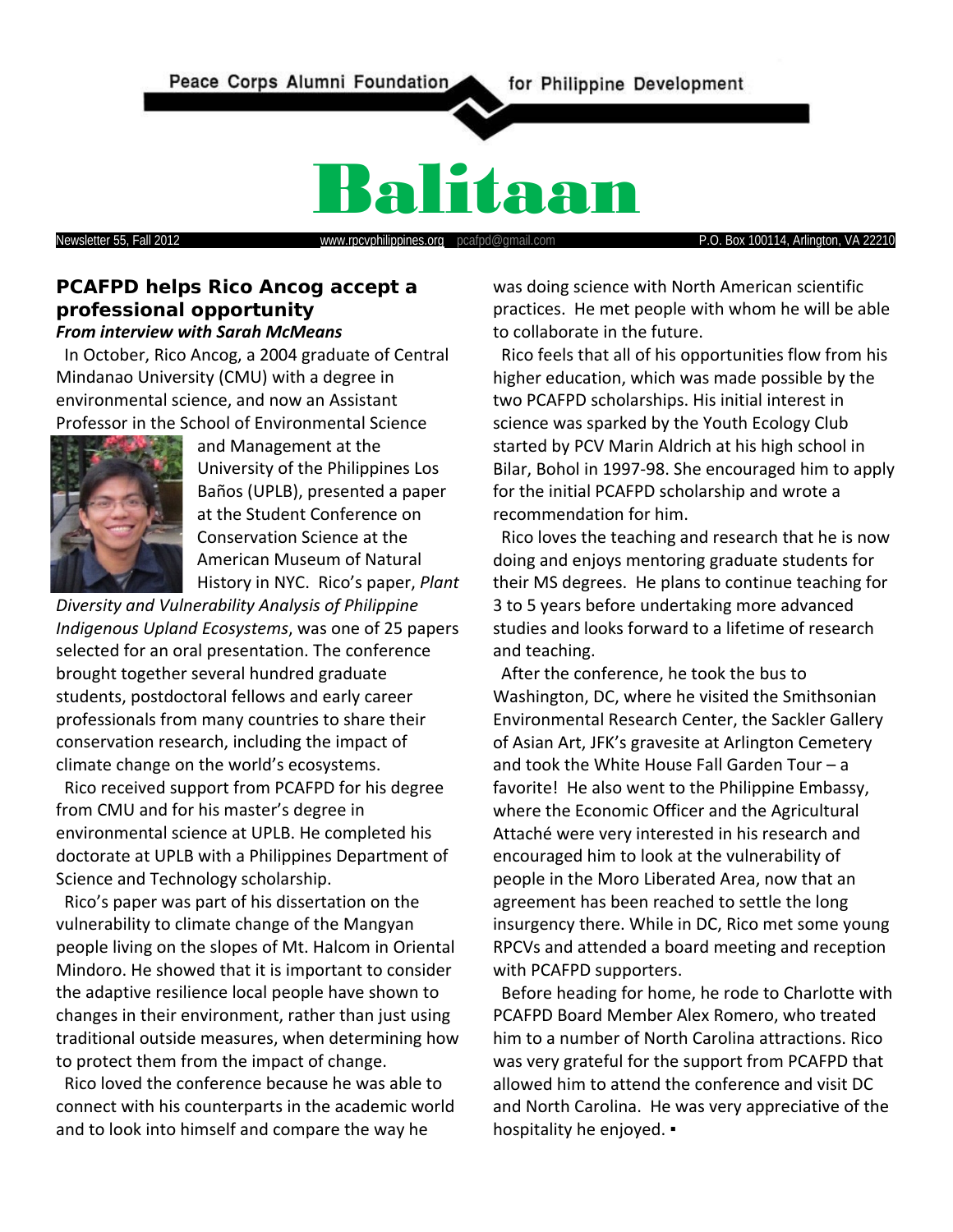#### **Supporters make Rico's trip possible and create memories for him . . .**

 PCAFPD thanks our supporters who responded so quickly to our call to assist Rico Ancog with his travel expenses; and gave him your time and hospitality while he was on the East Coast. Within two weeks of the time PCAFPD sent a *Bulletin* to its supporters, we received \$1,695, in checks and online donations, from 26 people: Anonymous, Farrar Atkinson, Patricia Barassi, Linda Bigelow, Ken Bollerud, Sylvia Cabus, Maureen Carroll, Steve Dienstfrey, Sally Douglas, Kate French, Sunshine Gibbs, Stephen Growdon, Mark Holt, Pat Kasdan, Karen Larson, Sarah McMeans, Susan Pons, Alex Romero, Jill Ruhlman, Jesse Schubert, John Sinton, Elizabeth Songalia, Charlotte Tomaszewski, Katherine Tucker, Evelyn Mittman Wrin and Deane Wylie. Rico was treated to lunch in NYC by Paul Aleckson. Charlie



Schwartz (in photo) hosted Rico in his home in DC for six nights, took him to the Smithsonian Environmental

Research Center (SERC) near Annapolis, to DC landmarks, museums and a tour of the White House Gardens. Snapper Poche arranged the trip to SERC and took Rico to dinner with a few other RPCVs. Dominic Shuler took him out one evening and Julie Cerquiera took him to a club to show him a bit of night life in DC. Maureen Carroll met him at the bus station, gave him the White House Fall Garden Tour tickets, accompanied him to the Philippine Embassy and hosted a reception in her home for PCAFPD supporters. Alex Romero picked him up in DC and drove him to Charlotte, NC, for the last few days of

his stay, where he met with UPLB alumna Aileen Lapitan, a doctoral program candidate in Public Policy at UNCC; visited farm areas and a cotton gin; enjoyed a live NBA basketball game; toured the WCNC TV studios; went to the Charlotte Aviation Museum and



the Charlotte NASCAR Motor Speedway. In short, many of you pitched in to get Rico to the US and to give him a memorable time during his whirlwind trip to the East Coast. ▪

#### **Painting a college career**

*Ericka Mae C. Abangan from Pangasinan, is majoring in Business Management at Pangasinan State University in Lingayen.*

 Entering the world of college is never that easy. Since my school is very far from our home, I found a boarding house near my school where I met my three wonderful roommates who are from different towns. I am fortunate to live with them because they act as older sisters who teach me how to become a more independent, disciplined and responsible person. Through them, I also learn how to budget my money and time enough to balance my different roles as an independent student, a good daughter and a good friend to them.

 At first, I kept quiet because I was adjusting and observing how to get along well with my classmates, as well as with my professors. Concerning their dialects, I found it quite hard to comprehend what they were saying. However, I was able to find a way to have rapport with them in and out of the classroom. By doing so, they got to know me, my abilities and strengths better, thus leading them to choose me as a group leader for some of our subjects, appoint me as an overall director in our final variety show and elect me the external vice mayor for our class. Through this I gained a lot of encouragement to excel in every way I can.

 One of my most memorable experiences was when I was the first reporter in our *Art Appreciation and Aesthetics* subject, where our professor is also our adviser. We are blessed to have him because he is known as "Sir OPS" (Outstanding Professor Special). Actually, the day of my report I got slightly nervous, knowing that our professor is sometimes a terror; I was worried if he was in that mood that day. In order to make him appreciate my report, I sought unique ways of reporting and added some funny punch lines. At the end of my report, they gave me a big hand. Then my professor told me that he liked my presentation a lot, and he even told it to his other classes. That was really awesome. I will never forget this professor.

 I realize that college life is formed by different lines and curves that make a career a beautiful painting. I am the painter who decides and chooses what it will look like. ▪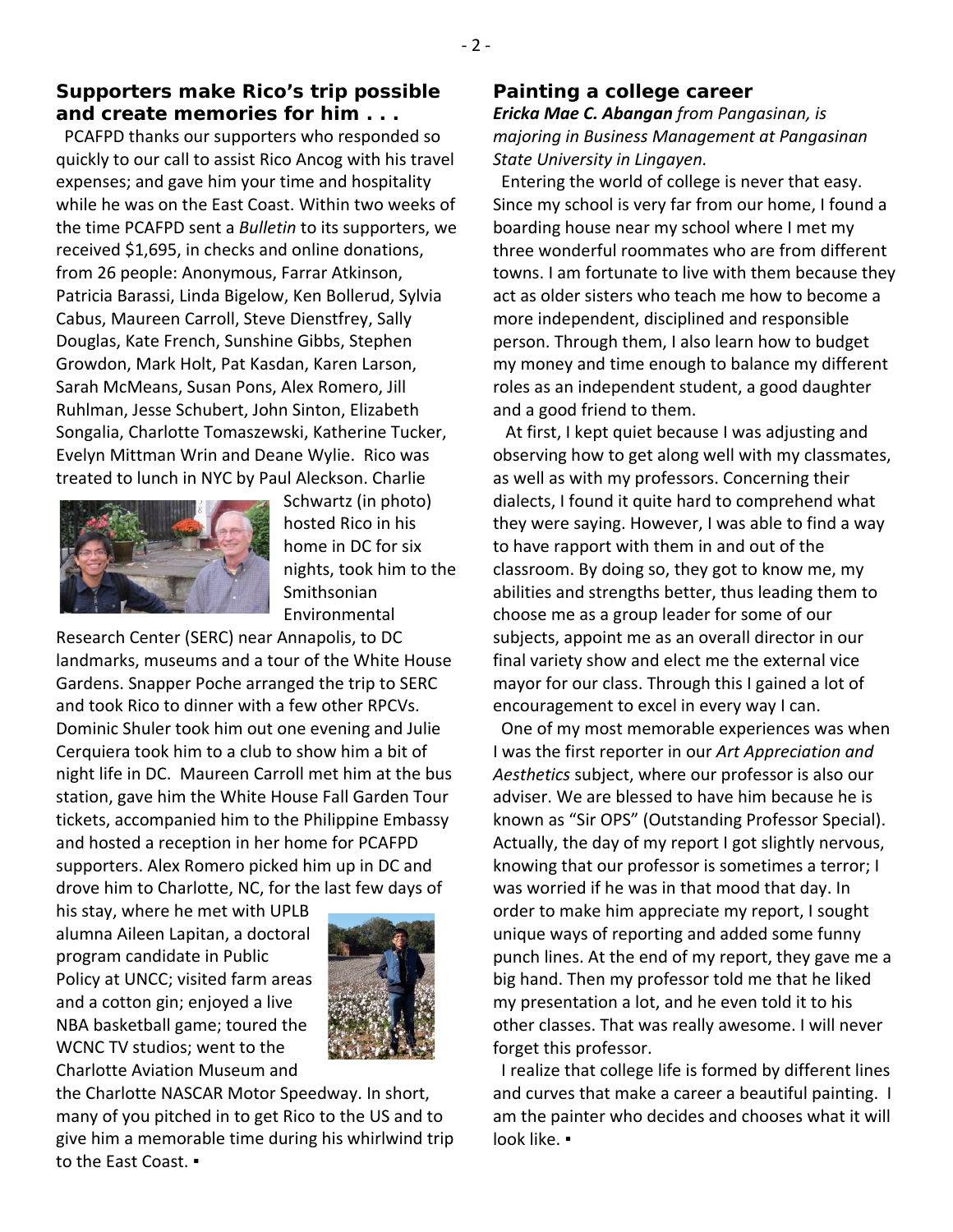

#### **Of counseling and reflecting** *Orange Happee P. Omengan, from Mountain Province, is studying psychology at St. Louis University in Baguio City*.

 I still remember what our high school principal reiterated during our senior year. He told us that the finish line of our high school race was near so we had to keep sprinting until we reach it. Back then, it was not so difficult to maintain my pace on the track because I was not so overwhelmed by my idea of college life, so I was able to maintain my focus during the last months before graduation. But now that I am in my fourth year in college, the race is different and what comes after it is more challenging. I honestly feel anxiety about the future. What will happen to me? What field of psychology will I pursue? Where will I look for a job? And the bigger question is: Will I be qualified?

 The highlight of last semester was counseling, which I had to learn most by doing. I learned that every individual has his own issues and it takes an amount of courage to show one's vulnerability while disclosing. Counseling allows the counselee to talk about his issues and problems without judgment, but only genuine understanding, patience and unconditional positive regard coming from the counselor. The counselor is to help the counselee find ways on how he should address his issues and problems and not to give advice or impose principles. Counseling is putting others first, which means shutting off one's personal preoccupations and being 100% available to the counselee.

 Aside from what I learned in counseling sessions or practicum, on-the-job training taught me how to manage my time, to be punctual at all times, to be highly competent, and to be efficient in whatever I do. But the learning was not so easy. I admit that it took time for me to adjust to the demands of practicum. I cannot forget the experience when I felt worn out after counseling a number of high school students during my first counseling visit. During the middle of the semester, I told Sir Roland *[PCAFPD Vice President Roland de Jesus]* that I was stressed and pressured. But I know that I should not whine about it and rather be thankful that I am so close to

the finish line. He told me to stay motivated and to accomplish things one at a time, which I tried to do. I am tired but I have to keep running up to the last step of the race. As a psychology student, it seems that I should be more able in coping and encouraging myself to keep going.

 Aside from my family and my willingness to have a bright future, PCAFPD continues to motivate me to keep learning. I have only one semester left and I will try to finish the race with flying colors! ▪



#### **Just believe in yourself** *Venice Laurence N. Cosico , from Laguna, is an agriculture major studying soil science at the University of the Philippines, Los Baños.*

 This is not only an essay that tells what I have learned inside the classroom, but also an essay that tells the story of achieving my childhood dream. My dream was to be a comic artist someday. I wanted to choose fine arts as my course in college but my father was against it. He said that income there would be too small compared to other fields, and a career job would be very rare if I chose that path. So I had to decide on a better course than that. Actually, I was very disappointed because I really wanted to take up fine arts – my heart is there, but I know that I have to be practical. Our family, during that time and still today, has financial problems, so I decided I will go for a B.S. in agriculture for higher income.

 Anyway, I've experienced a lot of things; I learned a lot of stuff. As I stated in my past essays, this course will help to improve not only my status and my family's life but also all the people who depend on agriculture – in short, the whole nation.

 My third-year agriculture major is soil science – this is me now. I enjoyed my college life last semester, for several reasons. First, I obtained a lot of new ideas and new knowledge such as reading different kinds of maps and how to interpret them. I also experienced how to have proper communication with other people, especially farmers. Second, I made new friends. Lastly, I was able to achieve my childhood dream. Yes, I will achieve my dream of being a comic artist. In October my first comic  $\rightarrow$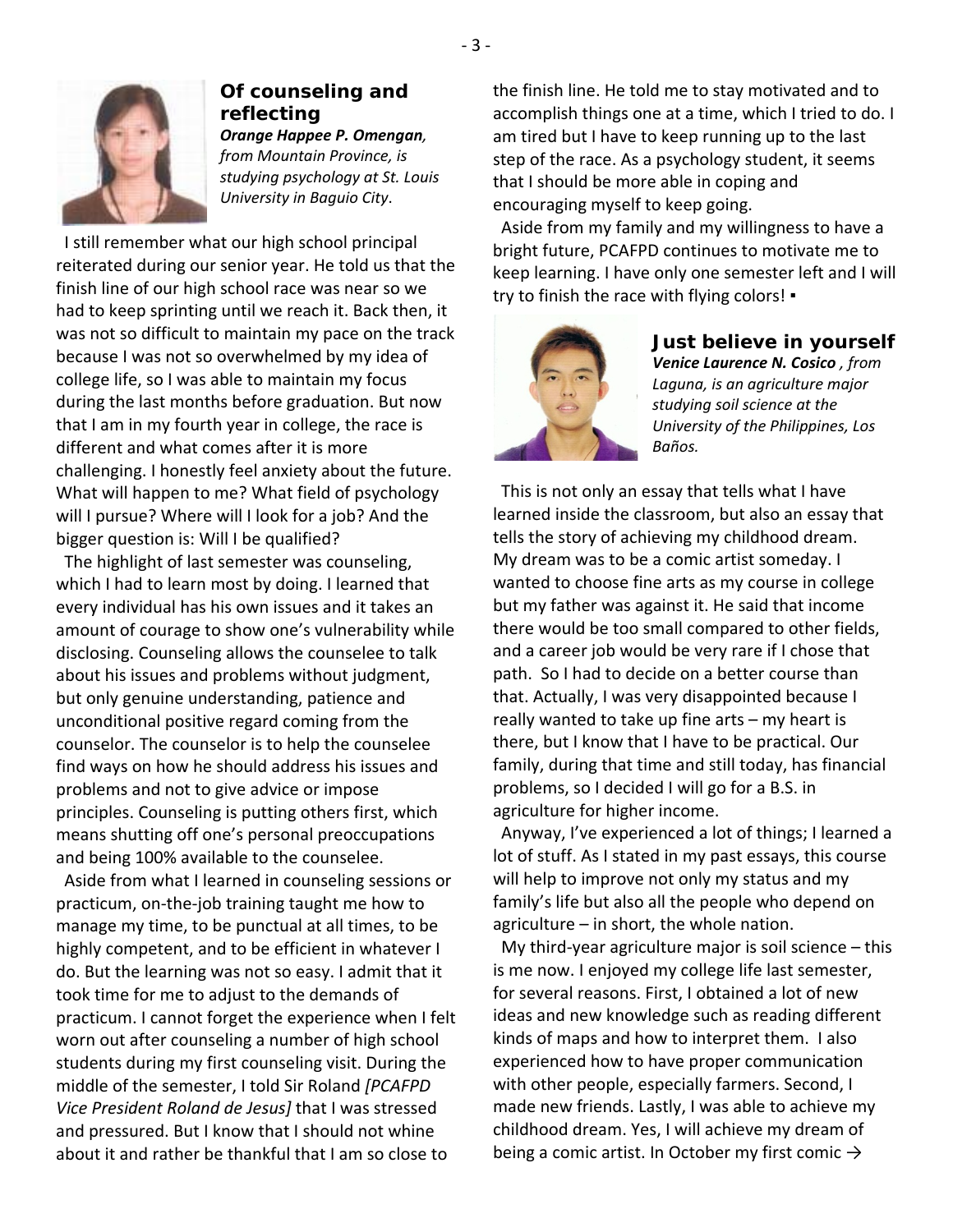book was released. I am very thankful for the organization in this university, the *Graphic Literature Guild*, in helping people like me to fulfill my dream.

But I think these are not the only reasons why my semester was so happy. I have a lot of reasons why I have to rejoice. I am now in third year college, just one last year and I will graduate and face the real world – but learning will never stop there. I know that to achieve my dreams, even though I may have to sacrifice, I will stay focused and I will believe in my abilities and capabilities. In short, I will just believe in myself. ▪



#### **Learning how to play the game**

*Hannah Grace C. Catiis, from Cavite, is majoring in Social Science at the University of the Philippines, Diliman*.

 Since I'm already in my second year of my course, I am now taking the foundation subjects which give me a clearer look of what to expect in my future years. Putting together all that I've learned, I now have a better view of the reality in the Philippine society. I learned to accept that inflation is part of development, yet economics is a cycle and that's why more jobs and higher salary must occur before the prices rise; our culture changes over time because it is naturally dynamic, it changes as the living environment changes.

 I used to think before that since I am observant, I already knew a lot of things about how people behave, but I was wrong. By opening myself to this new learning, I have become more realistic and knowledgeable about our society. But I believe that more than academic knowledge, the courage, the perseverance and the determination I've acquired are the most important things. The simultaneous exams, papers, projects, reports, organizing an event, plus the hazardous living in Manila developed the traits I mentioned above. It's a lot of hard work; earning that "*Tatak* U.P." [U.P. seal] requires suffering, but it's worth it.

 My life for the last semester was like a jigsaw puzzle, where I have to find where each piece fits, so I could see the beauty of the picture. The pieces correspond to different people I've met and my

experiences which I have to balance and put into the right place in my life so I could live well. Some of the people hurt me, saying negative things about me and my work; yet, many are still on my side, they trust me, and always have my back. I may not be perfect but I am doing my best to be the best person that I can be. My experiences helped me become tougher, wiser and definitely better. Good or bad, these experiences developed and molded me in many ways. I learned to always think carefully before I act and be responsible for the consequences of my actions.

 The past five months were not easy for me, but since I've learned "*how to play the game*" I just enjoyed the ride and took the best out of it. I did my best to absorb and apply what I gained from the classroom and outside of it. I am excited about the upcoming semesters. If last semester became a time for my personal development, I know that my future studies will give more light to my way of being an area specialist. ▪

### **Struggling with Biology 30, reaching for the future**

*Kate Ariate, from Sosogon, is majoring in biotechnology at the University of the Philippines, Diliman.*

 I started this semester with high hopes and a flaring determination, but somewhere along the road academics gave up on me. I thought



I could battle it with flying colors yet once more I was wrong. This semester can be wrapped up by only one subject: Biology 30. Just spelling out that subject gives me chills because it can be do or die for my entire college life.

 Nonetheless, I must say I did realize so many things this semester that helped me grow. One is to never take things for granted. Like my father would always say, "Take it slow, you don't always need to hurry things up." Maybe I'm pushing myself all in the wrong directions, and that's why I always feel unfulfilled. Another is to never stop even when tired but to stop when done. I guess this thought crippled me a lot. This semester has been a roller-coaster ride. It was very challenging because, not only do I have to deal with academics, but I also need to deal with my family.  $\rightarrow$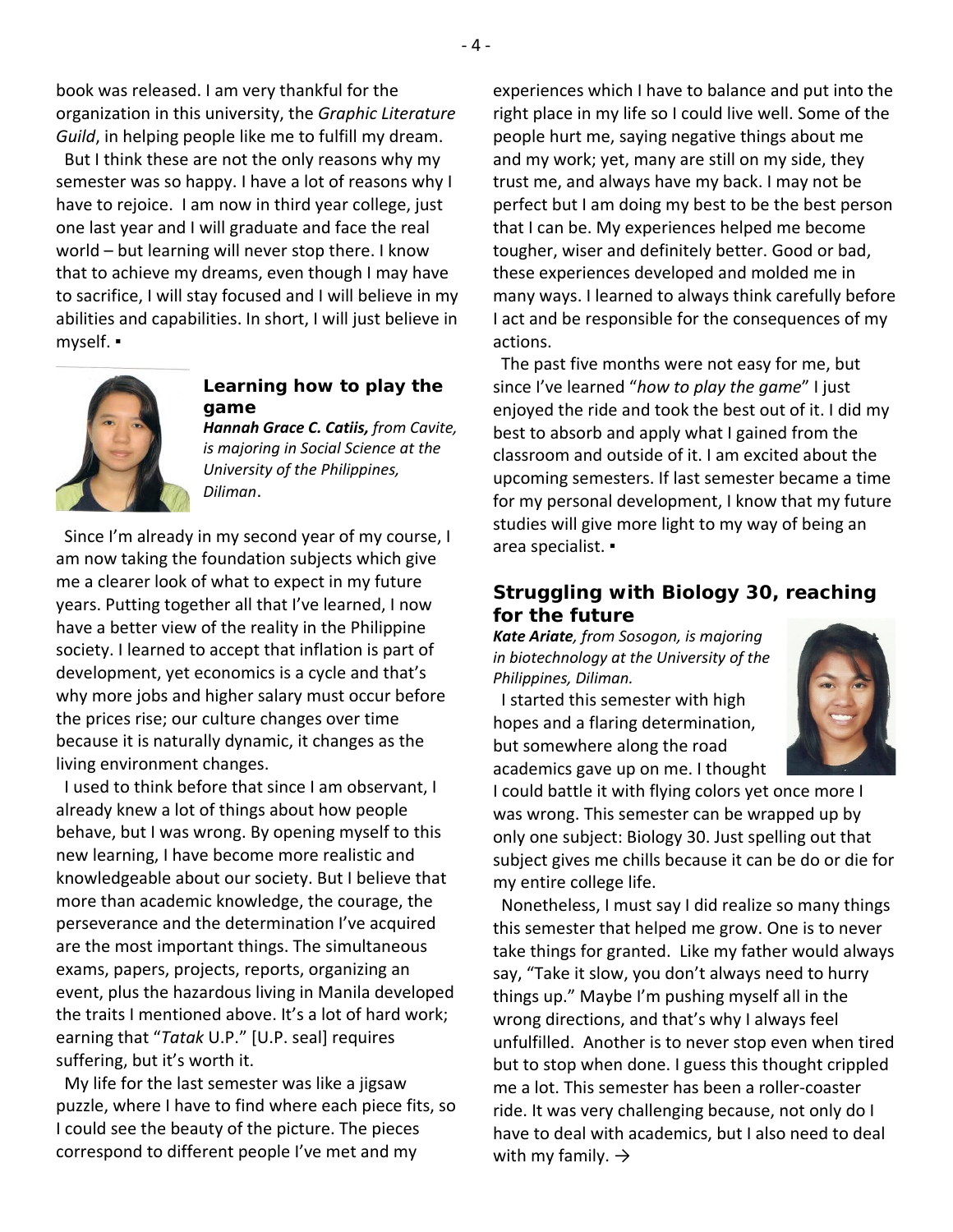My family is really having a hard time raising five kids and balancing expenses – now that two kids are in college. They had a share of rough moments this semester that I can't deny bothered me deeply. The pressure that I need to do well in school never seems to escape from my head so that one day I can help them with finances. However, I felt really disappointed in myself when I'm having a very hard time dealing with Biology 30 because it made me feel I'm not being true to my role. I'm sure I tried everything I could to salvage myself. I just do hope and pray that I surpass this. Next semester I will start it with the same fire. I will try and try till I reach the success I'm aiming for. And someday I'll look back to this day and tell myself how far I've gone. Biotechnology has contributed so much to the world. I'm more than happy to share its praise because two years from now I'll be helping in the country's agriculture. I'm very happy that this is the path I chose because I've always wanted to become a big help to the country and by choosing my course I'm sure I can do more than just help.

 Some days are fun, some days are gloomy and that's what makes life beautiful. This semester was both and I guess I just need to accept it because it's all part of growing up. This is probably to prepare me in facing a bigger world where I can't depend on anyone but myself and my family. I hope it really makes me stronger especially for the semesters to come. ▪



**Mark gets his dream job** *By Mark Ian C. Calayugan, Science Research Specialist I, Genetic Resources Division, Philippine Rice Research Institute "The only thing that stands* 

*between a man and what he wants from life is often merely the will to try and the faith to believe that it is possible. "* The job I have was not really offered to me, at first it was offered to my co-majors but sadly they refused to take the opportunity of coming to PhilRice - CES, Nueva Ecija. I, having no choice after college but to find a job to help my family, tried hard to find a way to accept the challenge of working here at PhilRice, forgetting my

plan to take a review class for the Agriculturist Board Exam.

 Right after my April 12 graduation, I started compiling the papers I needed for the job. My parents couldn't provide me with money to get the necessary documents for employment or the bus fare. But I still insisted on going, for I knew that it would be a great help in my career to start working in as prestigious an institution as PhilRice. Yes, I did have the guts to find a way amidst all the nothingness in front me. I started sending messages to my friends asking if I could borrow money.

Shockingly, Mr. Hans Groot replied to my messages, which boosted my courage to go on with my ambition to work here at PhilRice. He lent me the money and I'm so thankful to him. After getting all the documents I needed, the 24-hour road trip from Leyte to Nueva Ecija started. It was a great second time experience riding on the bus traveling a long way with strangers, my first time was December 2010 during our PSAA team building. Leaving home thinking that I will be away for several months from my loved ones made my heart cry, but knowing my purpose for leaving gave me enough courage to go on with this next chapter of my life.

On April 19, I took my first step at Philippine Rice Research Institute - Central Experiment Station. The next day, I took the institute's entrance exam. It was hard and I never expected to pass the exam. I thought my journey would end. Luckily I passed and started working as a Science Research Specialist at the Genetic Resources Division assigned to Regeneration and Characterization of Rice Germplasm. I was challenged and amazed knowing that I was handling what they called the treasure of the country. Rice is the most important staple food for the Filipino. And I am working with the team whose mandate is for rice conservation – a big WOW! It was really God's will. [ *Editor's Postscripts*: *In August, Mark learned that he passed the Agriculturist Board Exam. And, he promptly repaid the personal loan from PCAFPD Board Member Hans Groot.] Mark graduated cum laude from VSU. He was sponsored by the Group III volunteers. ▪*

**PCAFPD is now on Facebook! Like us!!**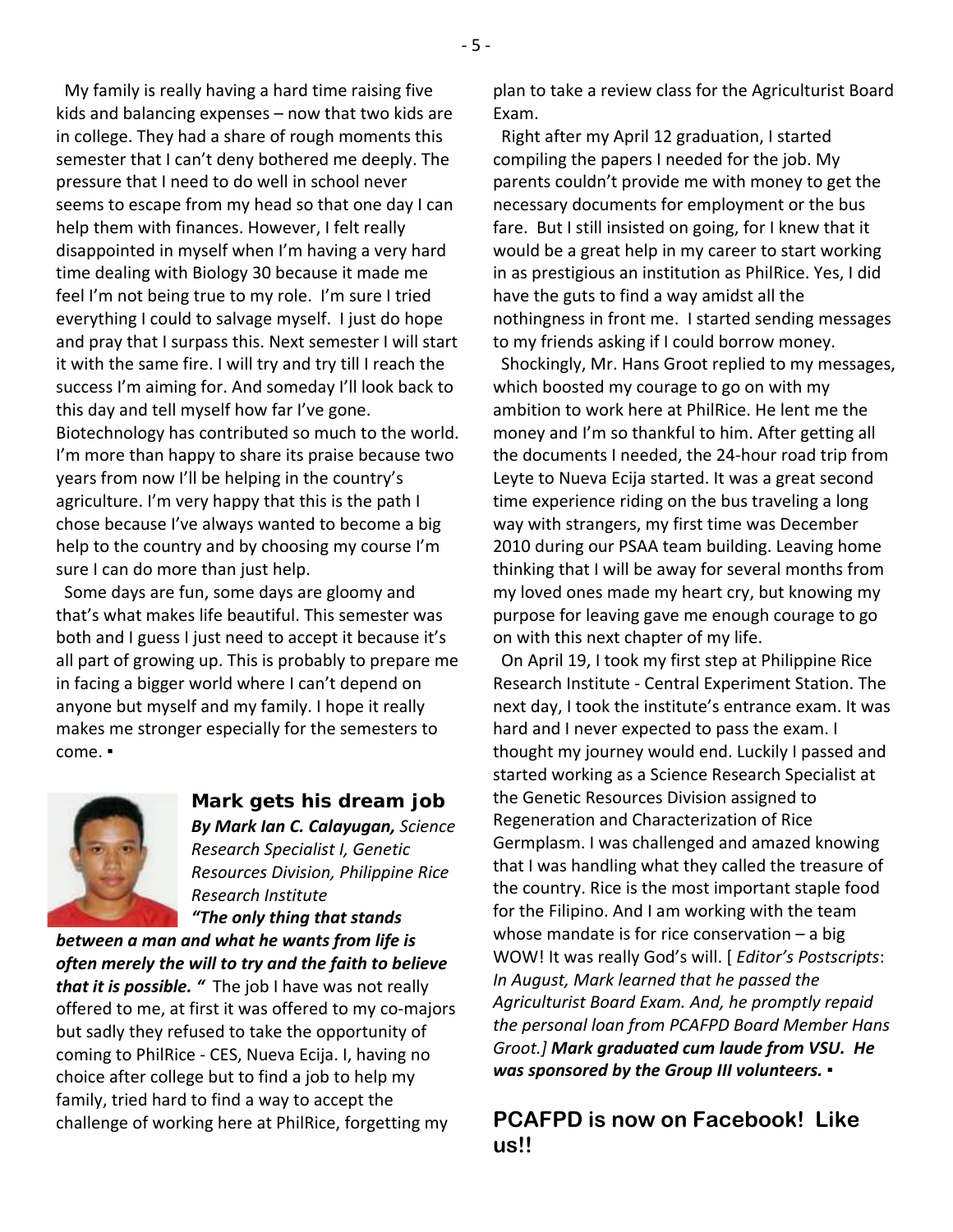**Eleven new scholars were selected in 2012** In January, PCAFPD chose eleven new scholars from a field of forty-six. Those chosen were: **Ericka Abangan** and **Reynaldo Collado Jr**., both from Pangasinan, who are studying Business Management and Secondary Education, respectively, at Pangasinan State University; **Alnie Alojado** and **Lyncel Desoyo**, both from Negros Occidental, who are both studying Social Work at the University of Negros Occidental Recoletos; **Hannah Caliis**, from Cavite, who is studying Social Sciences at UP Diliman; **Karyl Dulnuan**, from Ifugao, who is studying Environmental Sanitary Engineering at the University of the Cordilleras; **Loreto Gaso, Jr.**, from Negros Oriental, who is studying Electrical Engineering at Negros Oriental State University; **Ma Eliza Marquez** and **Christian Pagaduan**, both from Tarlac, who are studying Accountancy and Education, respectively, at Tarlac State University; **Adnan Morado**, from Davao del Sur, who is studying Information Technology at the University of Mindanao; and **Arra Lea Zamudio**, from Tarlac, who is studying Accountancy at UP Baguio. •

**PCAFPD board is set to choose 2013 scholars** September 30 of each year is the deadline for submitting a scholarship application. (See [www.rpcvphilippines.org/applications/\)](http://www.rpcvphilippines.org/applications/) Scholars who will begin their studies in 2013 will be chosen in January from 63 applications that were submitted by September 30, 2012. After the board determines which applicants meet the qualifications, we will choose as many new scholars as our funds on hand allow us to support, while continuing to meet our four-year degree commitment to each of the PCAFPD scholars already in school. **Your end-of-year donations help the Foundation determine how many new scholars to accept in 2013! ▪**

**News Briefs, Books of Interest, etc . . . Gloria Nelson Guzman (1962-64)** reports that the Group IX RPCVs plan a reunion before the end of the year to celebrate the 50<sup>th</sup> anniversary of the beginning of their service. We have learned that they have produced a book, too. We'll keep you posted. ▪ **Susan Mondshien Tejada (Group 23, 1968- 70)** takes a fresh look at a controversial criminal case from the 1920s in her new book *In Search of Sacco and Vanzetti: Double Lives, Troubled Times and the Massachusetts Murder Case That Shook the World*. Susan and her husband Rey live in Bethesda, MD. You can find a summary, Chapter One, reviews, etc. at [www.susantejada.com.](http://www.susantejada.com/) If a book club wants to read it, Susan can join them for the discussion, either by Skype or in person, if it's in the DC area. ▪ **Ruth Kesselring Royal (Group 3, 1962-64)** has published *Never Gonna Cease My Wanderin',* in which she shares her life-long correspondence with Beryl Brinkman, who served as a PCV in Afghanistan 1967- 69. Buy it at [www.createspace.com/3988757.](http://www.createspace.com/3988757) ▪ On November 15, **Tony Moleto** spoke at the Philippine Embassy in Washington. "Tito Tony," as he is known, is the founder of *Gawad Kalinga* and has been at the forefront of building integrated and sustainable communities in slum areas. He is the recipient of a number of Philippine and international awards for

his work in poverty alleviation. Started in 1995, GK initiated its work with the poor in Bagong Silang, Caloocan City. Its focus is on housing and community infrastructure, ensuring that families have proper access to land and private ownership in the areas in which GK builds. The organization has now evolved

into a movement for nation-building, transforming poverty-stricken areas in over 2,000 communities all over the Philippines and in other developing



countries. PCAFPD Board Members Alex Romero and Hans Groot have both been involved in supporting GK and PSAA President Ari Asilo has visited Gawad Kalinga Enchanted Farm and spoken with Tito Tony (see photo above). Visit its website [www.gk1world.com.](http://www.gk1world.com/) ▪

**PSAA** - Collaboration between the PCAFPD Scholars and Alumni Association (PSAA) and currently serving PCVs continues under the direction of PSAA President Ariestelo Asilo (Ari) with assistance and encouragement from Peace Corps Country Director Denny Robertson and PCAFPD Board Member →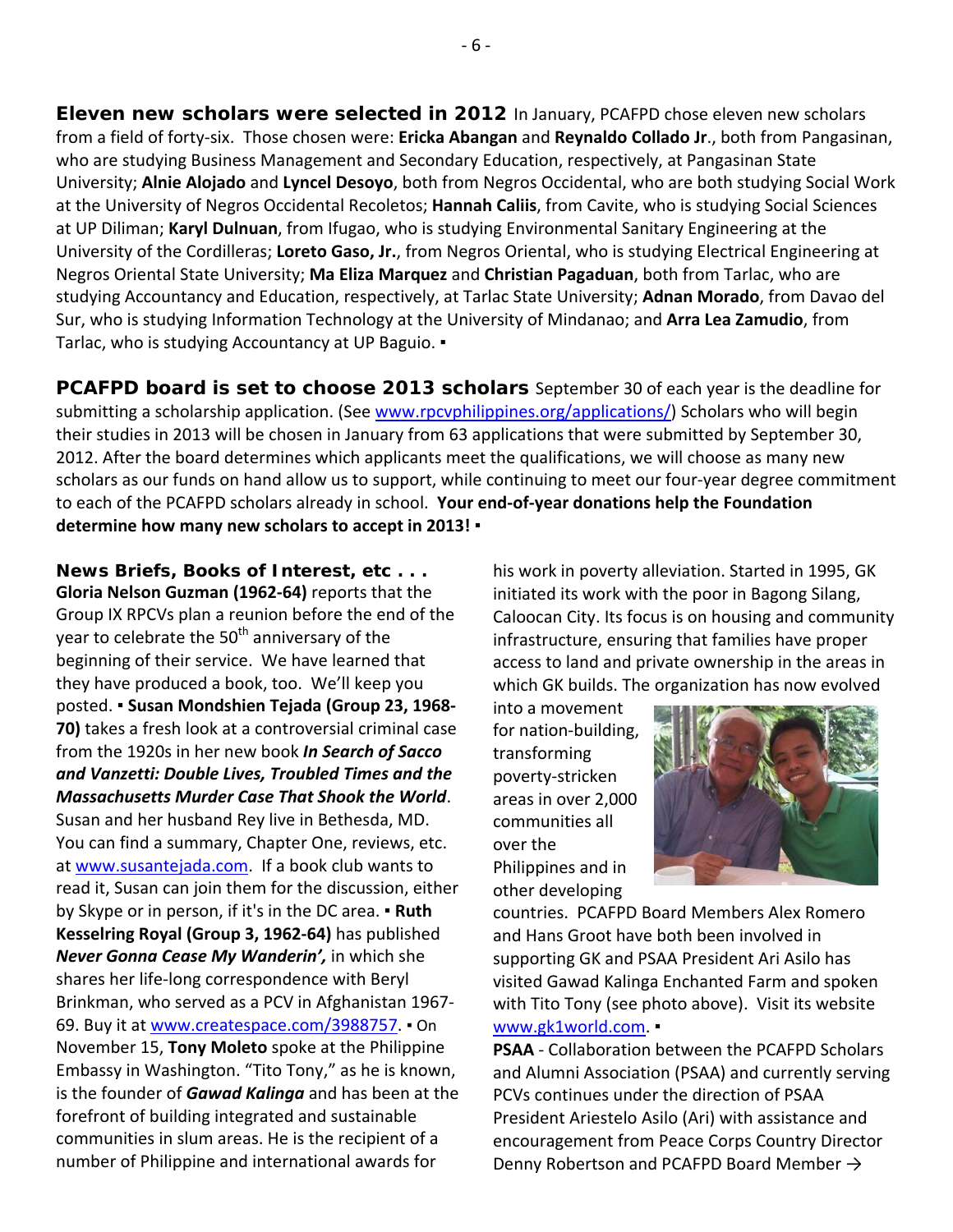Hans Groot. A successful meeting of PSAA members and Peace Corps Volunteers (PCVs) was held in June at Lipa, Batangas. Several new clusters have been established with PCV counterparts. You can follow PSAA activities on its Facebook page (PSAA) PCAFPD Scholars and Alumni Association. ▪ **Rica Pelicano** graduated from Visayas State University in 2007. She is now a chemistry teacher at New Ormoc City National High School. She reports that she also has a Master's Degree from VSU and has been able to finance the education of her sister, who will graduate this year. "Without the support of PCAFPD, I'm not a teacher," she says on her Facebook page. ▪



## **Helping the Country through Social Accountability**

*By Jody Iren B. Cestina, from Negros Oriental, PSAA member and current 3rd year student of Management Accounting at Foundation University in Dumaguete.*

 One of the important objectives of the PCAFPD Scholars and Alumni Association (PSAA) is "To develop social awareness and responsibility geared towards a national involvement for the development of the nation bounded in democratic principles." Through the *Check My School (CMS) Training for Area Coordinators* that I attended May 31 to June 3, 2012, at the Pearl Hotel in Manila, I felt that I was really called to service. It was a project of the Affiliated Network for Social Accountability-East Asia Pacific that aims to promote social accountability and transparency for the delivery of educational services in the community. The training was offered to several professions which I considered as "champions" in their professional status. There were private and public teachers, government and nongovernment employees, recent college graduates and, of course, undergraduate students like me. With this diversification, I gained a lot of knowledge from those who shared their expertise in their chosen field.

 The training was really worthwhile because it unfolded the unseen reality surrounding us when it comes to our educational services. Insufficient textbooks, plus overpopulated classrooms, plus poor facilities and equipment, plus incompetent teachers, plus sluggish responses to school complaints, plus rampant political interference, equals poor and unsatisfactory educational services delivered to the young minds in our generation. This was the reality that the training gave details of; and the reality that is hard to escape from and which is complicated to resolve if there are no concerned citizens or groups to help solve the problems.

 This gave birth to the *Check My School* (CMS) program, which serves as the vehicle to resolve the poor quality services rendered in the schools. As a matter of fact, it already has 1,000-plus volunteers nationwide in its first year, during which 243 schools were validated. Isn't it overwhelming that the project had gone this far during its first year of operation?

 With this, as a part of the CMS 2.0 batch, I was challenged to do more and create a bigger group for community mobilization to address the resolution of school problems in our area. With this, I could actually help our community little by little to solve their school concerns. I really appreciated a lot of the knowledge shared by the speakers during the training, for it gave me some additional input to my learning as a student which would be useful in my future career. And even though I was the only trainee representing PSAA who came from the Negros Oriental area, I was thankful for the support of my PSAA family and Sir Roland de Jesus, whom I consider "The Father of the Peace Corps Scholars," who took time to visit me during the training despite their busy schedules.

And so, during its second year of operation, the PSAA group has already been enlisted to be part of this program. We may be coming from the different sectors and groups in this country but the important thing is that we have a common goal to reach out by the end of this year and help our developing country to deliver a more quality education through our participation, which is part of our social accountability to society. [*Editor's note: Jody was one of several PSAA members who attended the CMS training. In addition, several PCAFPD graduates who are now teaching are very much involved in the program, which is making a significant difference in the quality of education in the Philippines.]* ▪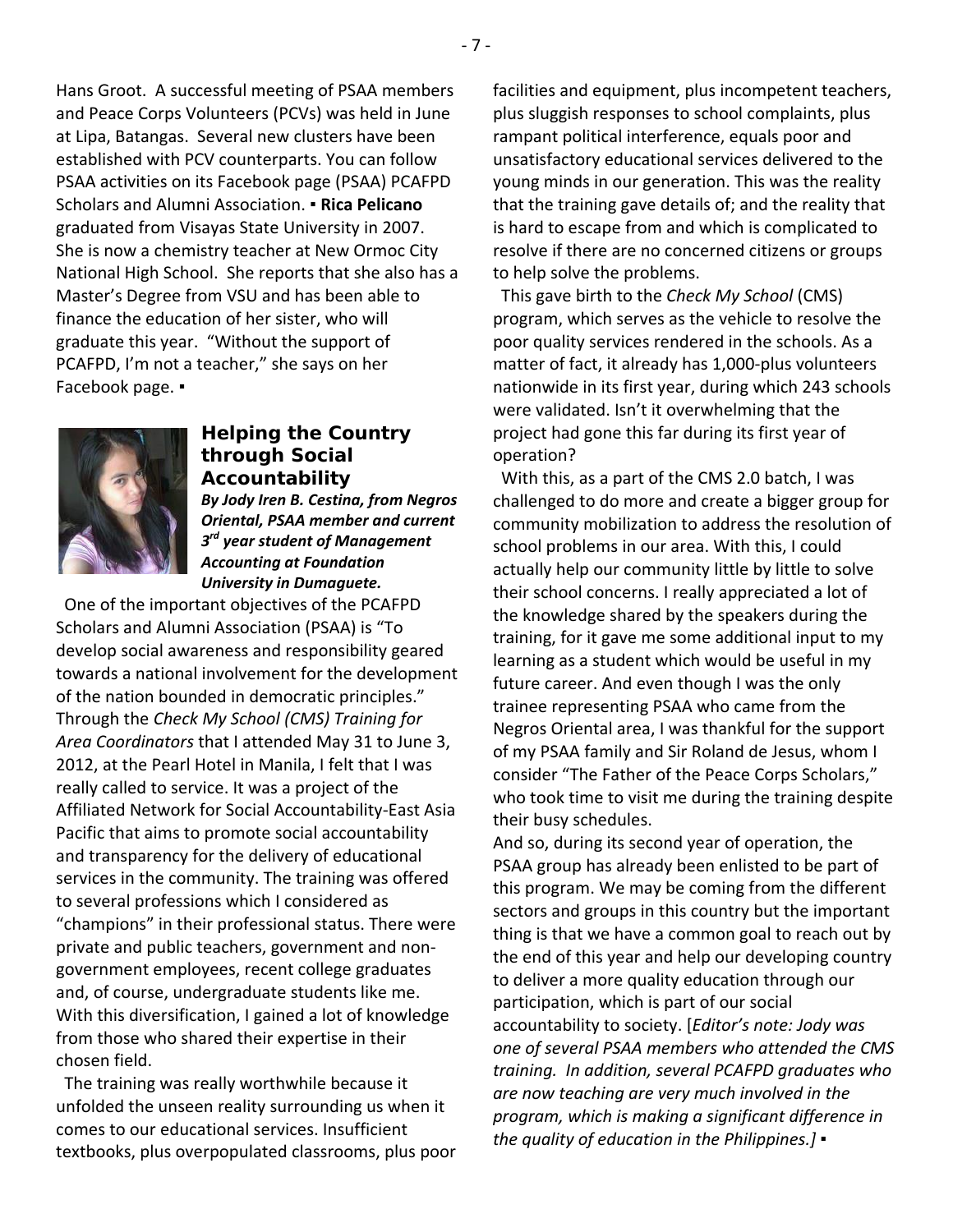

#### **Remembering Julia** *By Maureen Carroll*

 Five years ago, on April 8, 2007, tragedy struck the Campbell family of Fairfax, Virginia. Their daughter and sister Julia, a Peace Corps Volunteer in the Philippines, was murdered while hiking alone in the

Rice Terraces. Julia, who had recently celebrated her 40<sup>th</sup> birthday, would have completed her service in June of that year.

 Julia's murder was senseless but her life had been anything but. Julia received a B.A. in English from James Madison University and pursued a career in journalism. She was a freelance journalist for *The New York Times* and also held positions at *Fox.com*, *CourtTV.com*, *People Magazine*, and *Star Magazine*. As a pathway to a new career in international public service management, Julia would have begun Master's Degree studies in the fall of 2007 at New York University (NYU). She had served in Donsol, Sorsogon and Legaspi City as a teacher, had started an eco-center in Donsol and created a campaign called A Book and Buck that collected donated books in the United States and raised funds to ship them to the Philippines.

 Julia's family – mother Linda, father Ron, sister Geary and her husband Ed, and brother Bill – suffered through their terrible loss and the trial of Julia's murderer with enviable courage and without bitterness toward the Peace Corps, the Philippines or the Filipino people. They focused on celebrating Julia's spirit and life, most notably through the establishment of the Julia Campbell Memorial Foundation (JCMF). The Foundation honors Julia's life as a teacher through the award of scholarships

to students who have "made a difference" at school, in their church or their community and are committed to the same throughout their lives.

 Since 2008, JCMF has awarded eight \$2,000 scholarships to seniors at Julia's *alma mater,* WT Woodson High School. JCMF has also financed four years of college for two PCAFPD scholars and has recently taken on the support of another two. Julia's mother, Linda Campbell, has traveled several times to the Philippines first to visit Julia in 2006 and again in the aftermath of Julia's death. When asked why she chose to fund Filipino students as well as US students, she said: "*I chose to fund scholars in the Philippines because I was able to see first-hand the poverty that Julia lived amongst. She felt strongly that if she could influence these young people in their desire to learn that possibly they would be able to break their circle of poverty…. It has given our family much pleasure to be able to continue what was so important to Julia!"*

 The first two Filipino scholars supported by JCMF completed their courses of study in March of this year. Joylene Puguon, who majored in journalism major, is employed as a reporter and planning to go to law school. Regina Sagamla graduated with an accountancy degree and is now employed by a subsidiary of the Benguet Corporation. The new Julia Campbell scholars are Christian Pagaduan, majoring in education at the Tarlac College of Agriculture and Arra Lei Zamudio, studying social sciences with a major in economics at University of the Philippines, Baguio.

 PCAFPD is honored to partner with the Campbells in remembering Julia through the gift of an education to those who, like her, will make a difference in this world. ▪

**Contact PCAFPD and its board members at [pcafpd@gmail.com](mailto:pcafpd@gmail.com)** If you have news for *BALITAAN* or want to contact PCAFPD, please use our new e-mail address [pcafpd@gmail.com.](mailto:pcafpd@gmail.com) PCAFPD no longer has access to [board1@rpcvphilippines.org.](mailto:board1@rpcvphilippines.org) Messages sent to that address since August have not been read and will not be answered. Please re-send any unanswered mail sent to that address and accept our apologies for the inconvenience that our switch has caused you.

**CURRENT PCAFPD BOARD: President:** Mark Holt (Tarlac 1982-84); **Vice President/Philippines:** Roland de Jesus; **Vice President/USA:** Ron Peters (Sorsogon 1961-63); **Treasurer:** Stephen Dienstfrey (Bukidnon 1965-67); **Secretary:** Mike Ollinger (Iloilo 1982-84); **Vice President, Database Management:** Sarah McMeans (Cebu 1962-64); **Vice President, Institutional Relations:** Hans Groot (Negros Occidental & Laguna 1961-64); **Vice President, Student Affairs:** Paul Aleckson (Romblon 2003-05); **Vice President Website Management:** Dominic Schuler (Oriental Mindoro 2008-10); **Board Members at Large:** Dave Brandt (Bataan 1987-89); William Bright (Manila 1965-67; APCD 1998-2000; Country Director 2000-03); Maureen Carroll (Sorsogon 1961-63); Geraldine Maiatico (Batangas 1966-68; APCD 2000-2005); Carol Hammaker Radomski (Batanes 1980-83); Alex Romero; Deane Wylie (Albay & Masbate 1961-63) **Mail Pickup Volunteer:** Terri Lee Bergman (Cebu 1982-84) picks up mail at our PO Box, opens it and distributes checks, envelopes and other mail as appropriate. We thank Terri for her valuable service! ▪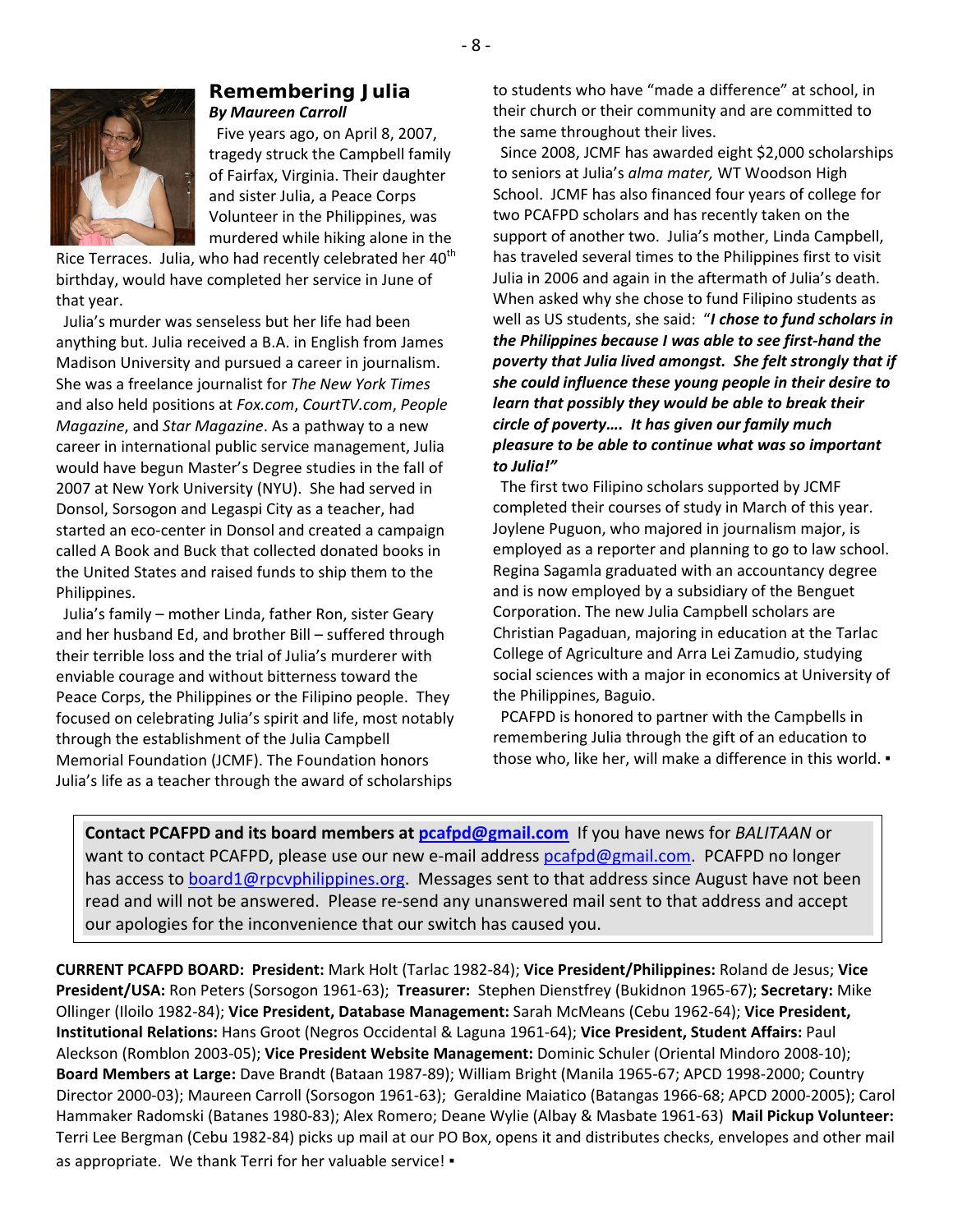*Contributions from our generous supporters* **. . .** We thank those listed below whose gifts to PCAFPD were received between April 10 and November 1, 2012. **The plus** (**+) identifies those who have made more than one contribution, including NPCA membership renewals, since our report in the Spring 2012 issue of** *Balitaan***.** In addition to the individual contributions listed below, PCAFPD received a generous gift from The Julia Campbell Foundation to continue its support of two scholars. See story in this issue. Supporters who contributed to the fund for Rico Ancog's airfare and visit to the US are listed elsewhere in this issue. Notes on numbered contributions are at the end of the chart.

| <b>Judith Clark Adams</b>       | DC             | Karel Fisher               | MA              | Gerald Malovany              | <b>VA</b> |
|---------------------------------|----------------|----------------------------|-----------------|------------------------------|-----------|
| Tim & Mary Ann Ahrens           | AZ             | Virginia Lashley Foley     | MD              | Robert & Ruth Manlove +      | <b>CA</b> |
| Paul Aleckson                   | <b>NY</b>      | Carol Freeman              | MN              | Sherry Manning (19)          | CO        |
| Charles T. Alexander            | FL.            | Clemen Gehlhar (11)        | MD              | Desiree Marmita (20)         | <b>NY</b> |
| Jim Allison                     | VA             | <b>Tracy Gleason +</b>     | CA              | Catherine Robb Marston       | FL.       |
| Nancy Foral Andal               | PA             | Arlene Goldberg +          | VA              | Marilyn Maze                 | MD        |
| Herman Azarcon (1)              | CA             | Lynn Gorton                | FL.             | John McCluskey               | WI        |
| Dave Baden (2)                  | <b>MN</b>      | Carol Graham               | AL              | Marga McElroy                | MA        |
| Phyllis Smith Baer (3)          | <b>MA</b>      | William Q. Graham          | DE              | Richard & Judy Brooks McGinn | OH        |
| Stephen J. Banta +              | Philippines    | George Grills +            | Canada          | David McKoski                | IL.       |
| David Barnstable                | MD             | Dan & Ana Gudahl           | AR              | Sarah Wilkinson McMeans      | DC        |
| <b>Connie Bauer +</b>           | CA             | Judith Greenspon           | CA              | William L. Mehlhoff          | OR        |
| Bill & Cindy Benjamin           | <b>ND</b>      | Stephen Groff              | Manila          | Eric & Pamela Melby          | <b>MD</b> |
| Pamela Cohelon Benson           | <b>DC</b>      | Steven D. Hall             | IL              | <b>Sydney Merz</b>           | DC        |
| Terri Lee Bergman               | <b>VA</b>      | Jerry Hembd +              | WI              | Jane Petrich Miller +        | <b>MO</b> |
| Linda Cover Bigelow +           | France         | Jo Ann Hersh               | VA              | Harve A. Mogul               | FL.       |
| Olive Valiente Blackburn (4)    | <b>Batanes</b> | Judy Swigost Hill (7)      | FL.             | Loretta Moser +              | CA        |
| Sharon Reinhart Blankenship (5) | AZ             | Jerry Hilliard (12)        | <b>CT</b>       | Lucille Muldoon              | WI        |
| Ben Bloom +                     | OН             | Steven T. Holbrook         | VA              | <b>Bill Murphy +</b>         | FL.       |
| Sylvia Boecker                  | VA             | Susan Hollingsworth        | OR              | <b>Ted Nawalinski</b>        | PA        |
| Samuel Boglio                   | VA             | Mark Holt + $(11)$         | DC              | Jerry & Iris Nelson +        | CA        |
| Kenneth Bollerud +              | <b>NY</b>      | Stephen Horn               | Botswana        | Chris & Glenda Newhall       | Albay     |
| Emery & Annie Bontrager         | CA             | Mark Horowitz              | CO              | Susan Marie Neyer            | CA        |
| Ruth Boone +                    | KY             | Larry & Betty Howard +     | PA              | Jerry Ogawa                  | ΤN        |
| Albert Bradford                 | MD             | Clark & Barbara Howland    | <b>NC</b>       | Michael Ollinger             | MD        |
| Anthony J. Brancato +           | <b>NC</b>      | Donna Strobridge Ianni     | VT              | Phillip B. Olsen             | HI        |
| David C. Brandt                 | MD             | Jean Wilkinson Inglis (13) | CO              | Jeanne Ormsby                | <b>NC</b> |
| James Brierly                   | Japan          | Loisann Jacovitz +         | CA              | Bill Peck + $(7)$            | GA        |
| Marilyn Lathrop Brown           | <b>MO</b>      | Steve Jasper +             | IN              | Dave Perrin                  | <b>WA</b> |
| John Buckstead (6)              |                | Leo W. Jeffries            | 0H              | Linda Henry Perron           | PA        |
| <b>Charles D. Burtner +</b>     | AZ             | Jeff Jenks (14)            | MI              | Jim Peterson                 | IL.       |
| Rosemary Campbell               | Canada         | Joe Jerardi                | PA              | Susan & Manny Pons + (21)    | PA        |
| Edward/Mary Grace Capalla       | IL             | Joyce Johnston (15)        | Canada          | Bob Purdy                    | <b>NC</b> |
| Gerard Capozzalo                | <b>NJ</b>      | Lee & Kay Jones +          | VT              | Maggie Purves + (22)         | <b>OR</b> |
| Rosemary & Bob Carter (7)       | MA             | Lynn Juffer                | IA              | Jon Quinlisk                 | <b>WV</b> |
| <b>Bruce Casey +</b>            | <b>SD</b>      | Eve Lynn Juliano           | <b>NC</b>       | Carol & Mark Radomski        | MD        |
| Linda Miller Clark + $(8)$      | MA             | Charles Kaza               | MI              | Barbara Rang +               | WI        |
| Susan & Joe Clarke (9)          | SC             | Sharon Keld                | <b>NY</b>       | Stephen Rathmill             | MA        |
| Helen R. Cooper +               | MA             | Ralph Kemphaus             | OH              | Deborah Rector               | CA        |
| Carol Bradley Cukier            | MI             | Tom Kincaid (16)           | VA              | Dick Redmond                 | <b>WA</b> |
| Jonathan Curtis                 | TX             | Sondra Klein               | <b>NC</b>       | Leslie Ann Reingold          | CO        |
| Pera & Margo Daniels +          | <b>NV</b>      | Lon Kramer                 | VA              | Alan & Adela Renninger       | HI        |
| Charles & Phoebe Dey            | <b>NH</b>      | Karen Johnson Larson       | AZ              | Michael & Rufina Rice +      | RI        |
| Judy Kealey Diaz                | FL.            | Judith Lesner              | CA              | Corey Calista Ridings        | DC        |
| Stephen J. Dienstfrey +         | <b>VA</b>      | Michael P. Levitt (17)     | CA              | Norman Ridker                | CA        |
| Dr. George T. Duncan + $(10)$   | <b>NM</b>      | Hon. Stephen M. Limon      | MA              | Larry Robertshaw             | AZ        |
| Patrick B. Durst                | Thailand       | Denise & Tom Lionetti (18) | MD              | Mike Rodell                  | <b>CT</b> |
| William K. Dustin               | MN             | Jay Litt +                 | FL.             | Kathy Hannan Rohan           | MI        |
| <b>Bruce Falk</b>               | IL.            | Harriet Locke              | TN              | William Romaine (7)          | <b>NY</b> |
| <b>Richard Peter Finke</b>      | OН             | Geri Maiatico +            | <b>Batangas</b> | Alex & Lesley Romero         | <b>NC</b> |
|                                 |                |                            |                 |                              |           |